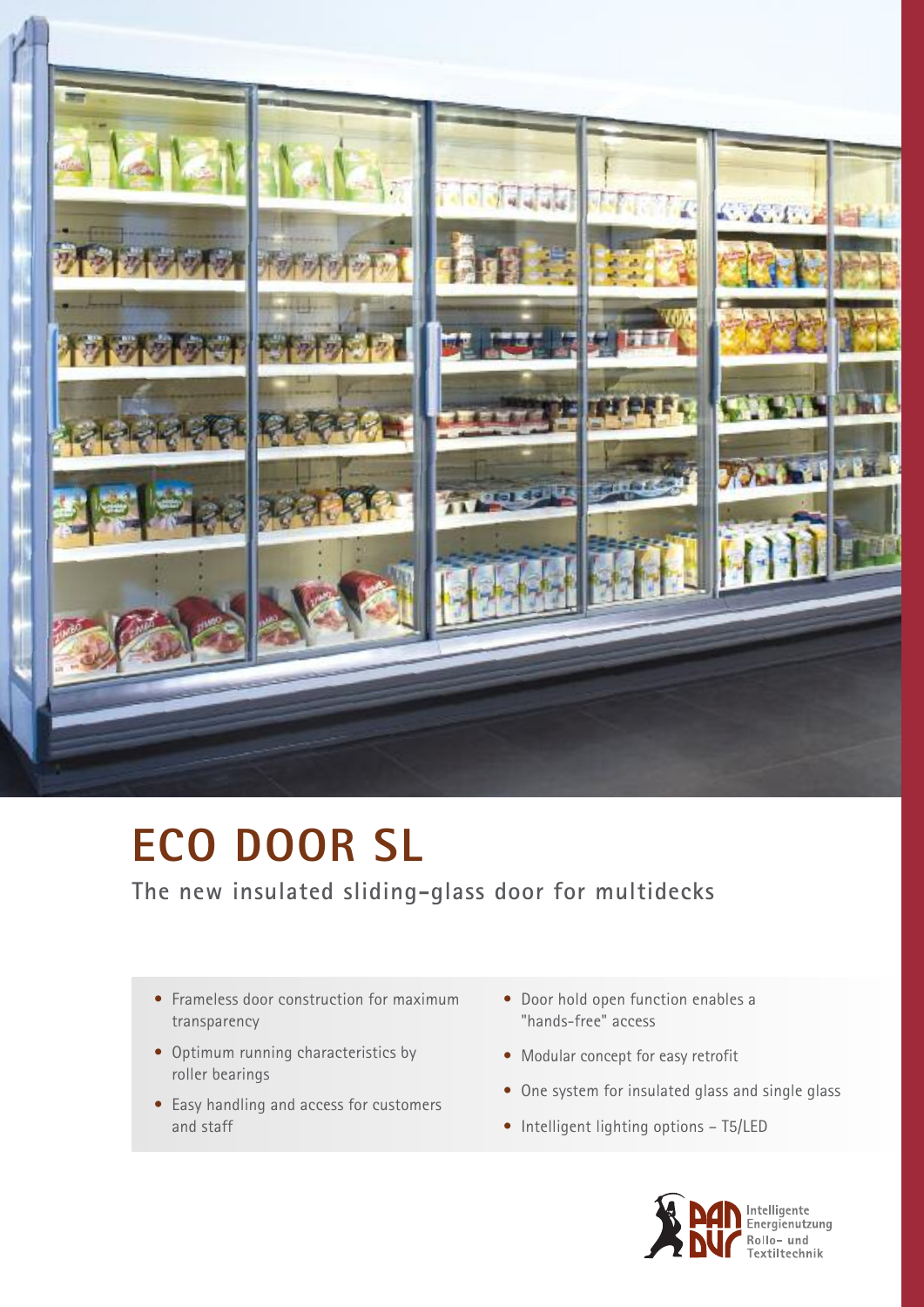

**self closing**

# **The Plus with sliding function – Your advantage**

**PAN-DUR stands for development, manufacturing and sales of innovative systems for intelligent energy use.**

Since 1986 PAN-DUR offers technical know-how, engineering competence and attractive design – underlined by numerous national and international patents.

**We set standards!** PAN-DUR frameless Sliding doors are newly developed innovative systems for robust use in supermarkets.

#### **First-class product presentation**

The frameless Sliding door system from PAN-DUR enables the best product presentation and the optimum of visibility for your customers.

We offer customised modular solutions for OEM, retrofit or remodelling with maximum flexibility and complete freedom in planning for your individual projects.

**The new design offers a maximum of aperture.**

### **Temperature stability for best food quality**

The PAN-DUR Sliding door systems enable constant cooling temperatures and supports temperature safety requirements to ensure the highest product quality.

PAN-DUR sliding doors are in conformity with national and international standards such as German Food Hygiene Regulation (LMHV) and international HACCP Regulation.

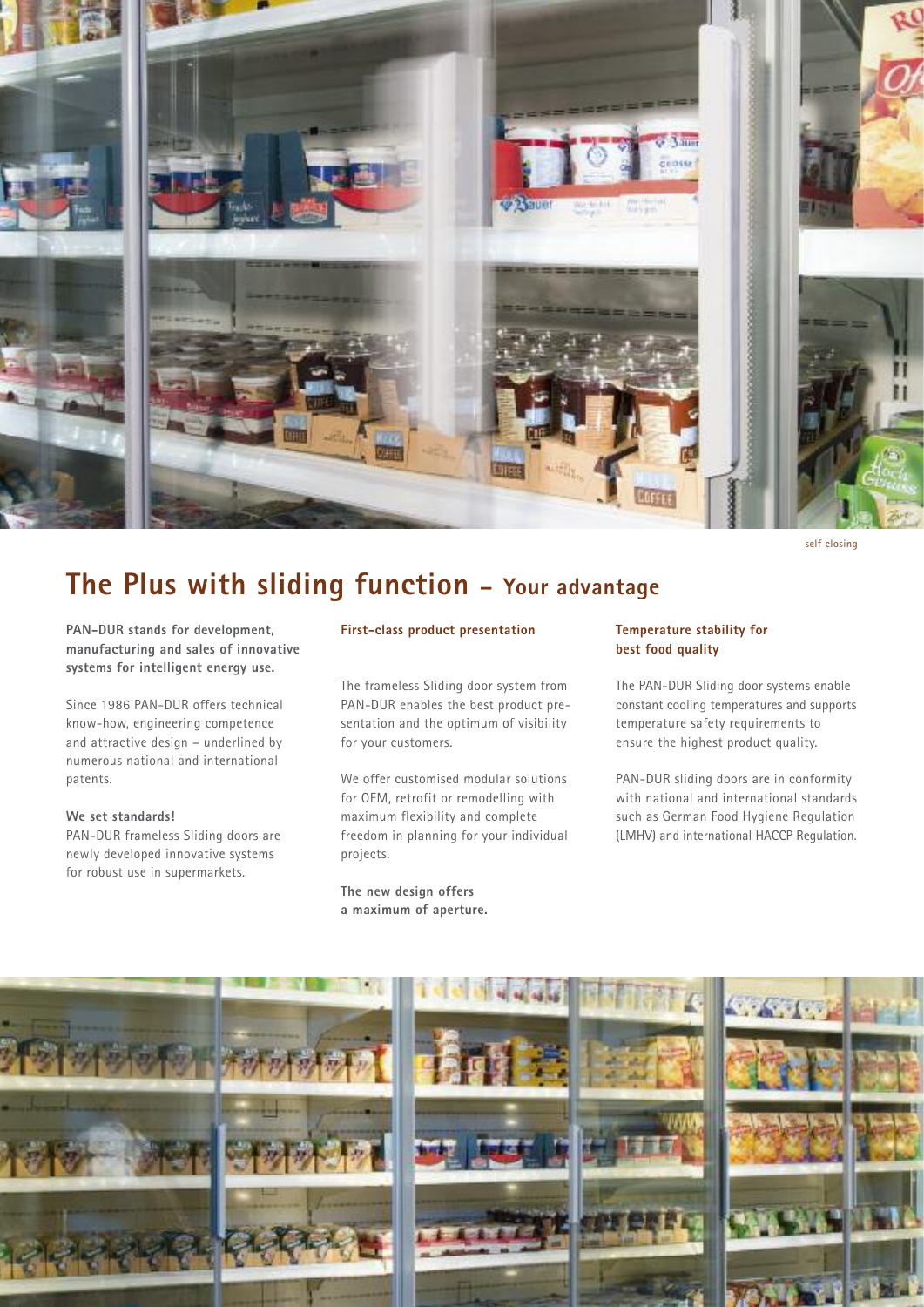

# **Energy saving – our contribution to climate protection**

- **• No frame construction, neither on glass doors, nor on the interface to the case**
- **• No additional heating wires required**
- **• No thermal bridges**

ECO DOOR SL sliding doors do not require additional heating elements neither in the glass doors nor in any structural parts.

### **Active environmental awareness – image improvement**

The ecological awareness is increasing steadily and is becoming an ever present key topic. All solutions supporting the environment are well accepted and honoured by loyalty and good customer relations.

PAN-DUR ECO DOOR SL systems are reducing the emissions of greenhouse gases significantly.

### **A cost efficient investment – in all respects**

We protect the environment and simultaneously energy consumption can be reduced up to 70 % with PAN-DUR ECO DOOR SL glass sliding doors.

**Your investment will pay off in a short time**

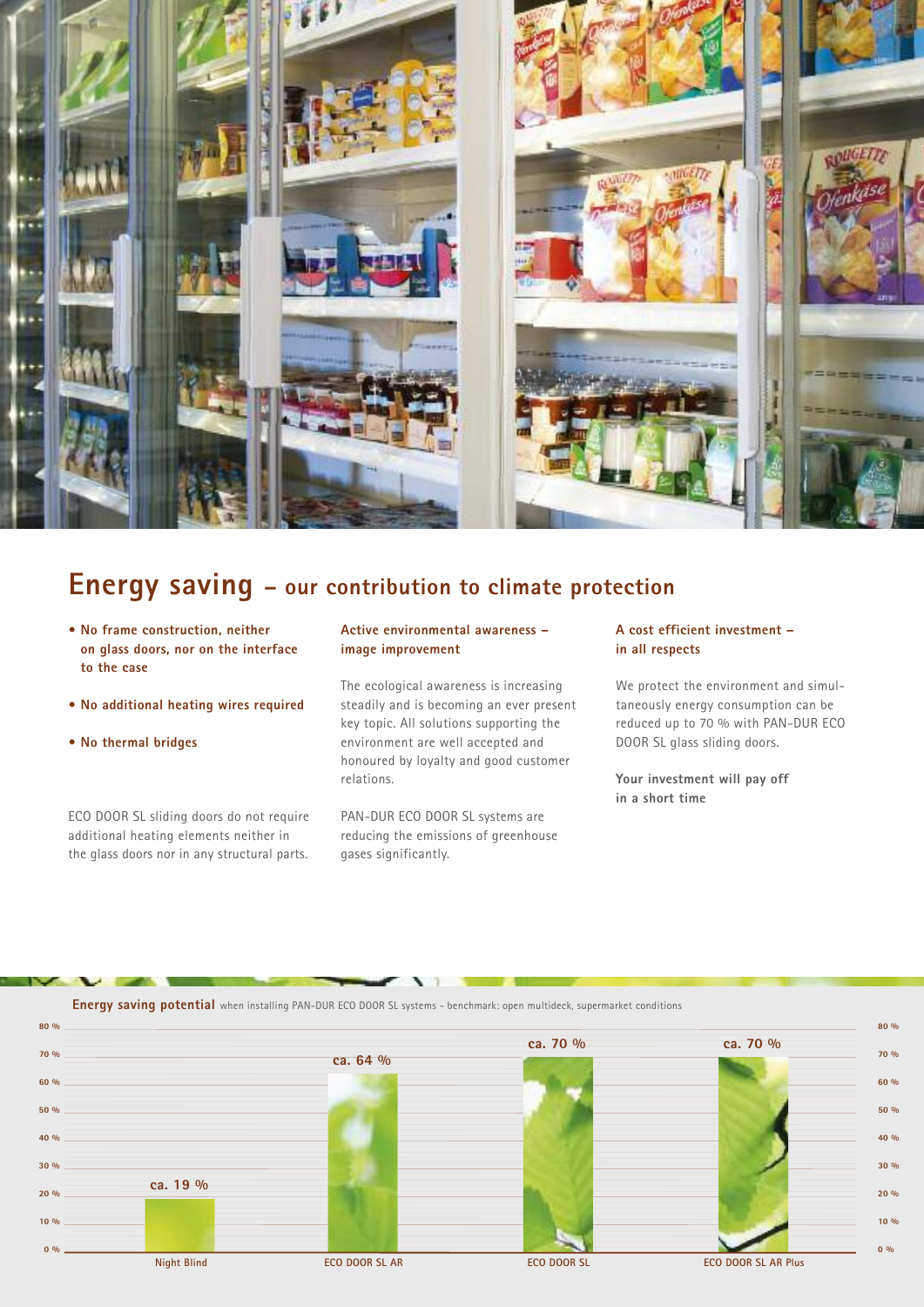

# **Module-Solutions – easy and distinct**

# **Flexible and safe**

• **Durability**

The combination of safety glass and plastic components results in outstanding form stability and premium flexibility. Both panes of the double glazing are tempered according to DIN EN 12150-2:2004.

- **The new developed handle from PAN-DUR,** enables a maximum opening window.
- **High quality processing in conjunction with an attractive,** solid design ensures long-term use of our sliding glass door system in a demanding supermarket environment.
- **Automatic door hold open function no locking** PAN-DUR developed a "hands-free" access in order to ensure an effective and ergonomic loading. Both your staff and customers can benefit from this practical function.

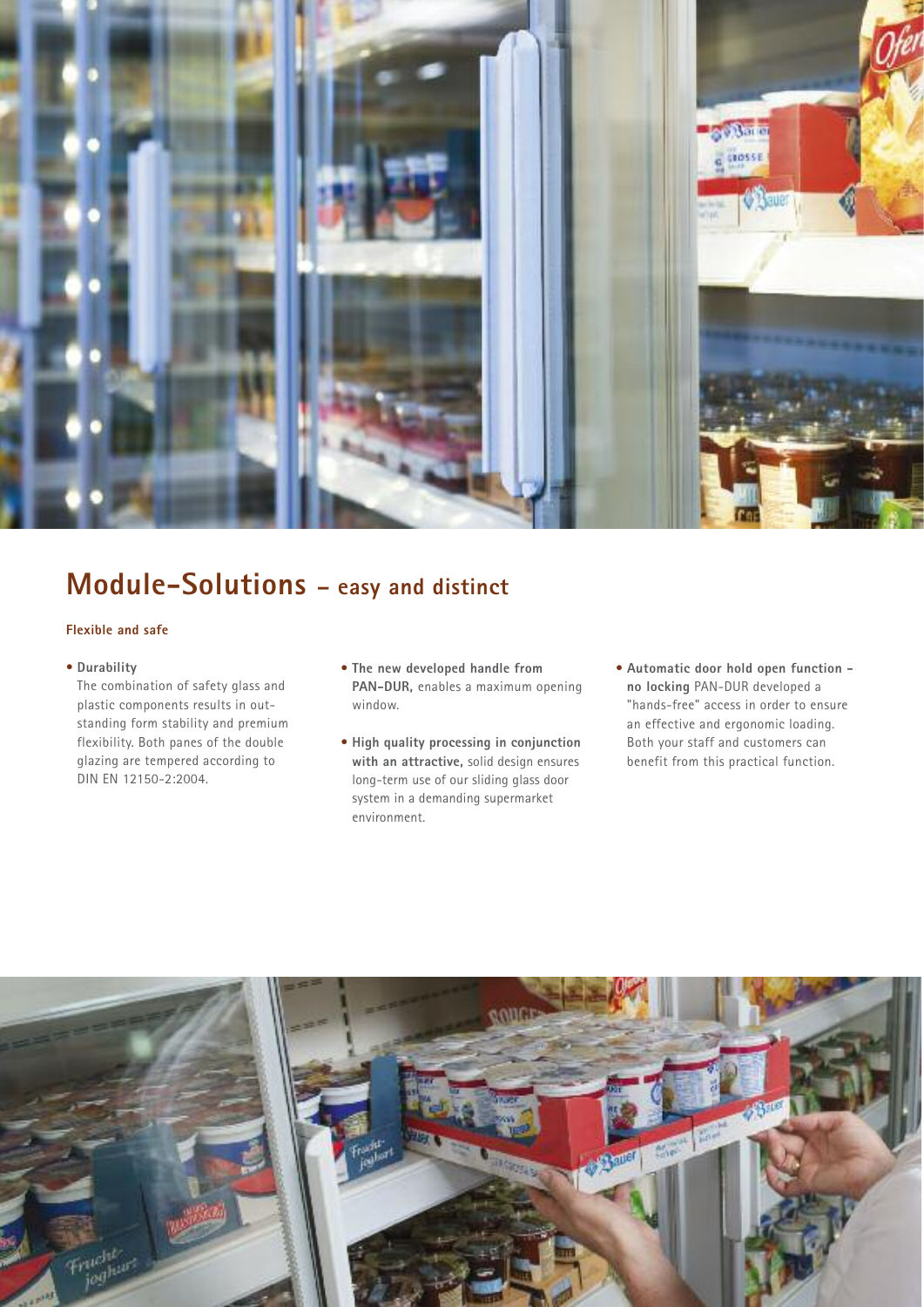

# **Self closing and low maintenance**

- Innovative and low maintenance construction, no ropes, no balance weights and external locking devices.
- The self closing mechanism enables a smooth running closure of the sliding door. With this mechanism PAN-DUR sets standards on the market.

#### **Modular and individual**

**Modular concept of ECO DOOR SL sliding doors** enables at the same time minimum of assembly effort and maximum flexibility for project planning.

The frameless construction is customized and adapted to each case model. The glass doors integrate completely into the image of your store.

#### **No sales barrier**

Customers perceive our energy saving systems as a protection, which guarantees product quality and in no way as an obstacle.

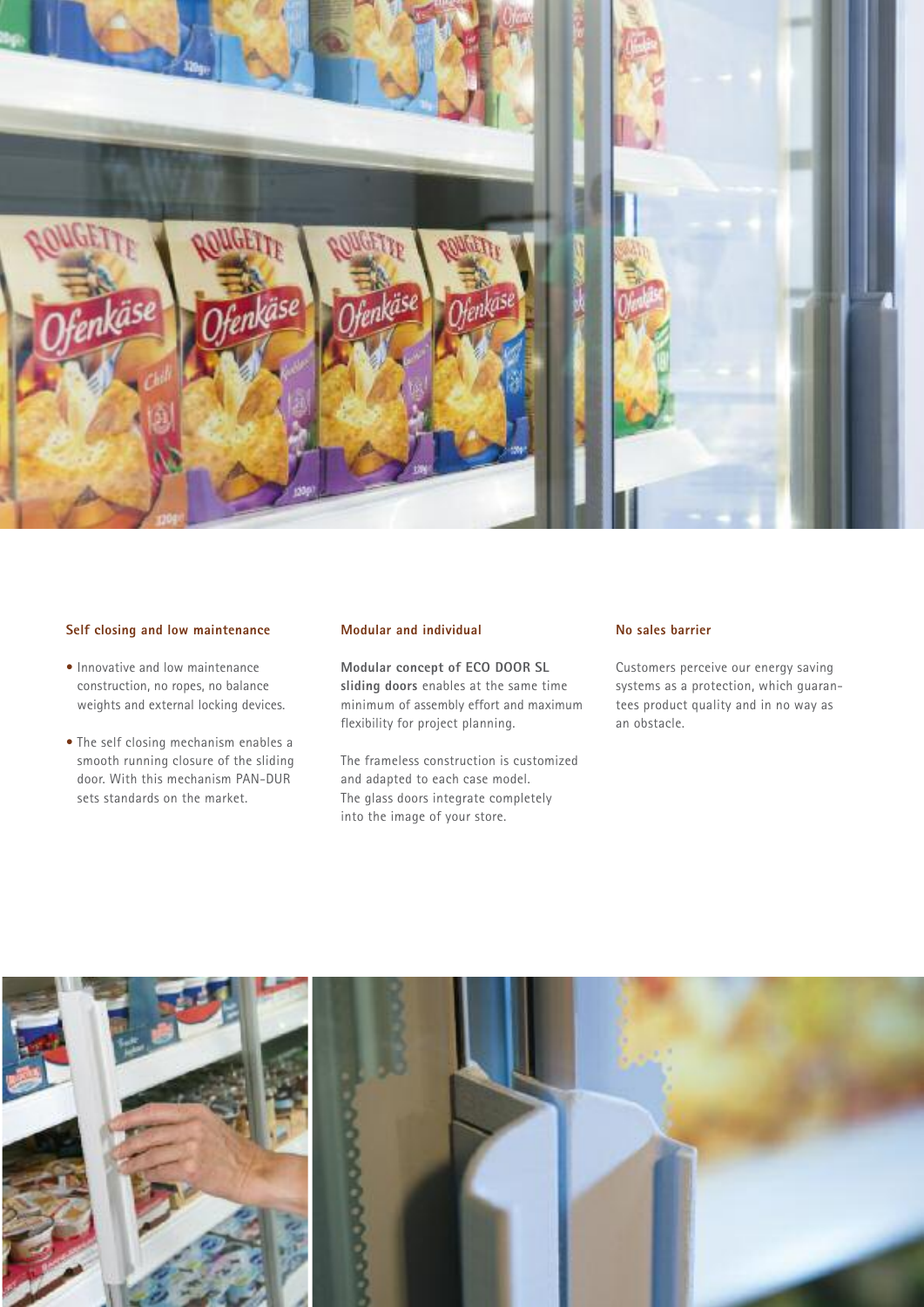

# **Smart and modular – flexibility in detail**

#### **OEM, remodelling or retrofit**

**The frameless ECO DOOR SL sliding glassdoor-systems can be easily assembled to almost any cabinet.** Furthermore, interfacing parts are engineered individually to ensure a full and harmonic integration into the case.

The first –class design and high quality processing guarantee durability of ECO DOOR SL systems.

### **Frameless in two aspects**

**Not only sliding glass doors are frameless, but also interfacing of the doors to the cases is frameless.**

The frameless sliding door elements are offering a static high load capacity with a delicate height setting of the support And integrated lighting. (T5 or LED).

The innovative construction is designed for insulated glass in general, as a special request – single glass – is possible.

#### **Compact and well-conceived**

- The running characteristic of ECO DOOR SL sliding doors is based on a roller bearing concept.
- **Price display** Lower system interface is designed to carry a price display rail.
- As an additional feature cleaning is very simple by inclining the doors.

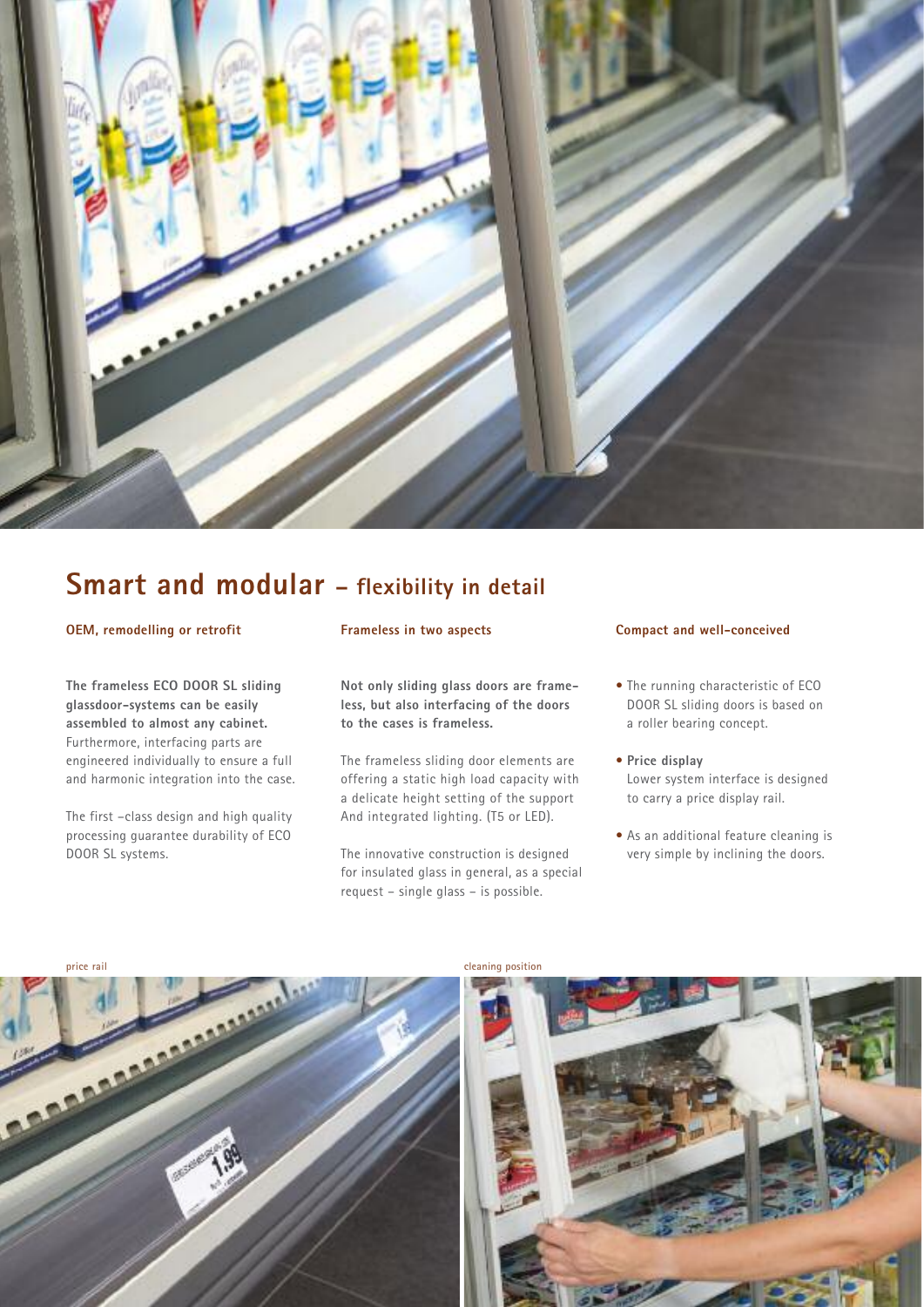

# **Optimal illumination invites customer to buy**

# **T5 lighting, vertical and horizontal**

Depending on products displayed within the case different light colours can be chosen.

#### **Protection tube**

A transparent and easy to clean polycarbonate tube protects the T5 light against damage, humidity and dust.

Our plug-in lighting module can be easily integrated into the glass door system.

### **LED lighting, vertical and horizontal**

For dairy products we offer light colour Neutralwhite (4200 °K) and for meat products reddish light colour Coolmeat.

We apply a special lens optic rail in front of LED lights and enable in this way homogeneous illumination and optimal presentation of the products. LED lighting modules are available in any length and are perfectly integrated into the vertical mullions. This ensures maximum distance to the shelves and thus optimal illumination.

LED lighting systems are also plug-in like T5 lighting and can be easily integrated into the glass door system.

### **Thermo management – how to do!** LED process heat is conducted from the cold to the warm side of the case.



**cover plates with support function**